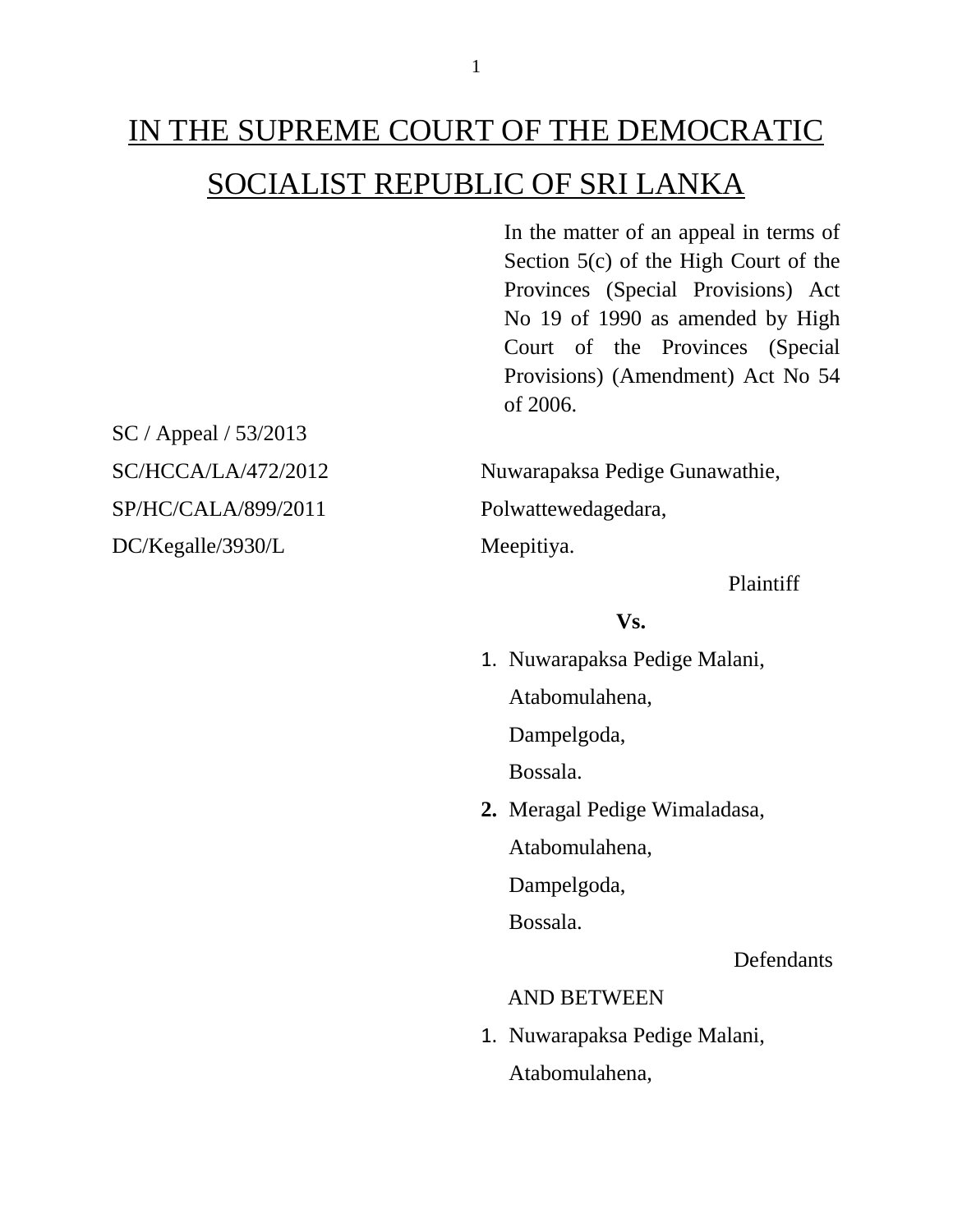Dampelgoda,

Bossala.

**2.** Meragal Pedige Wimaladasa, Atabomulahena, Dampelgoda, Bossala.

Defendant Appellants

#### **Vs.**

 Nuwarapaksa Pedige Gunawathie, Polwattewedagedara, Meepitiya.

Plaintiff Respondent

#### **AND NOW BETWEEN**

Nuwarapaksa Pedige Gunawathie,

Polwattewedagedara,

Meepitiya.

Plaintiff Respondent Appellant

**Vs.**

1. Nuwarapaksa Pedige Malani, Atabomulahena,

Dampelgoda,

Bossala.

**2.** Meragal Pedige Wimaladasa, Atabomulahena, Dampelgoda,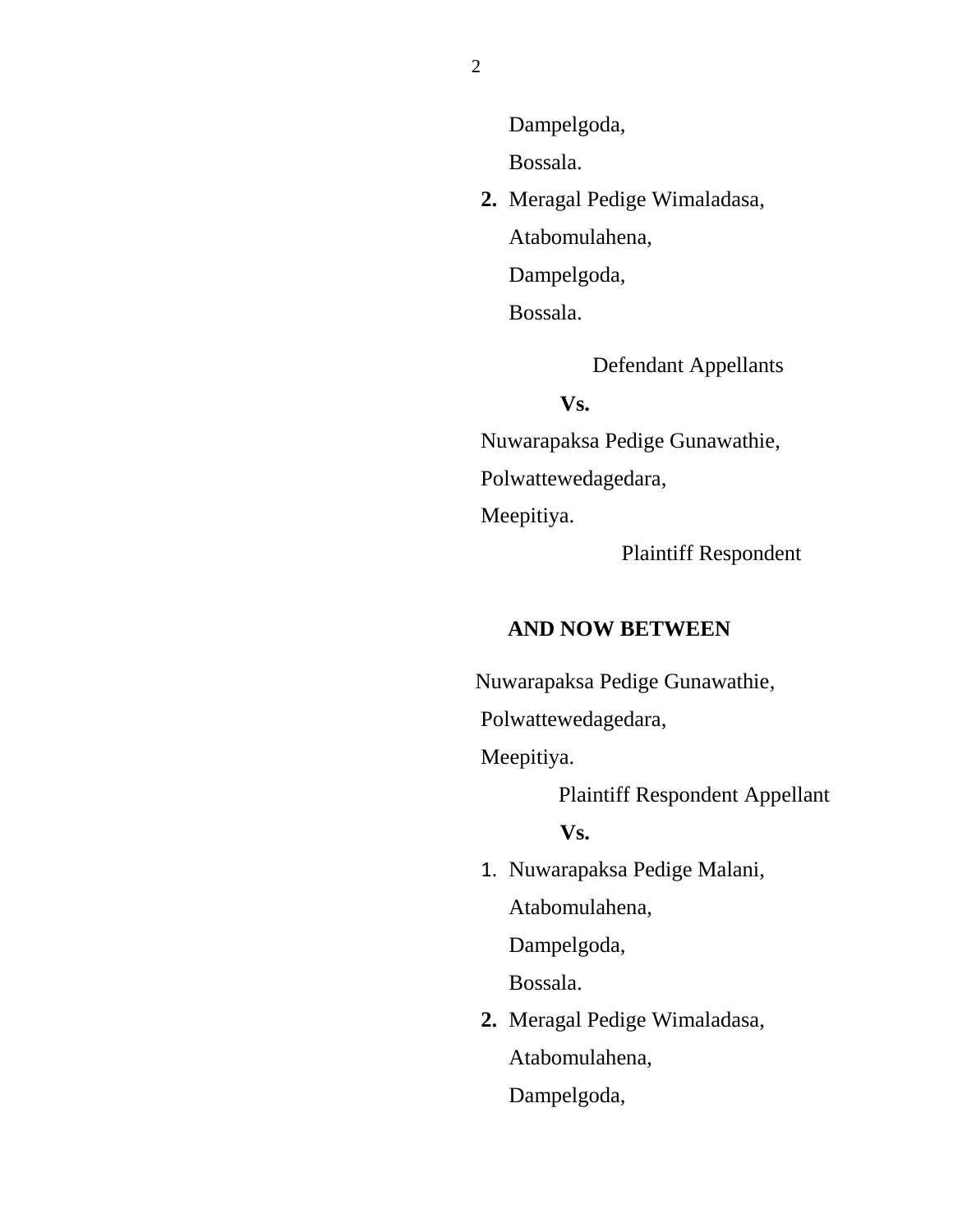Bossala.

Defendant Appellant Respondents

BEFORE : PRIYASATH DEP, PC, J. (as he was then) UPALY ABEYRATHNE, J. ANIL GOONARATNE, J. COUNSEL : M. S. A. Saheed with A. M. Hussain for the Plaintiff Respondent Appellant Dr. Sunil Cooray for the  $1^{\text{st}}$  &  $2^{\text{nd}}$  Defendant Appellant Respondents WRITTEN SUBMISSION ON: 03.05.2013 Plaintiff Respondent Appellant 25.06.2013 Defendant Appellant Respondents ARGUED ON : 03.02.2016 DECIDED ON : 01.08.2017

#### UPALY ABEYRATHNE, J.

The Plaintiff Respondent Appellant (hereinafter referred to as the Appellant) has preferred this appeal from the judgment of the High Court of Civil Appeal of the Sabaragamuwa Province, holden at Kegalle dated 04.10.2012. By the said judgment, the High Court has set aside the judgment of the learned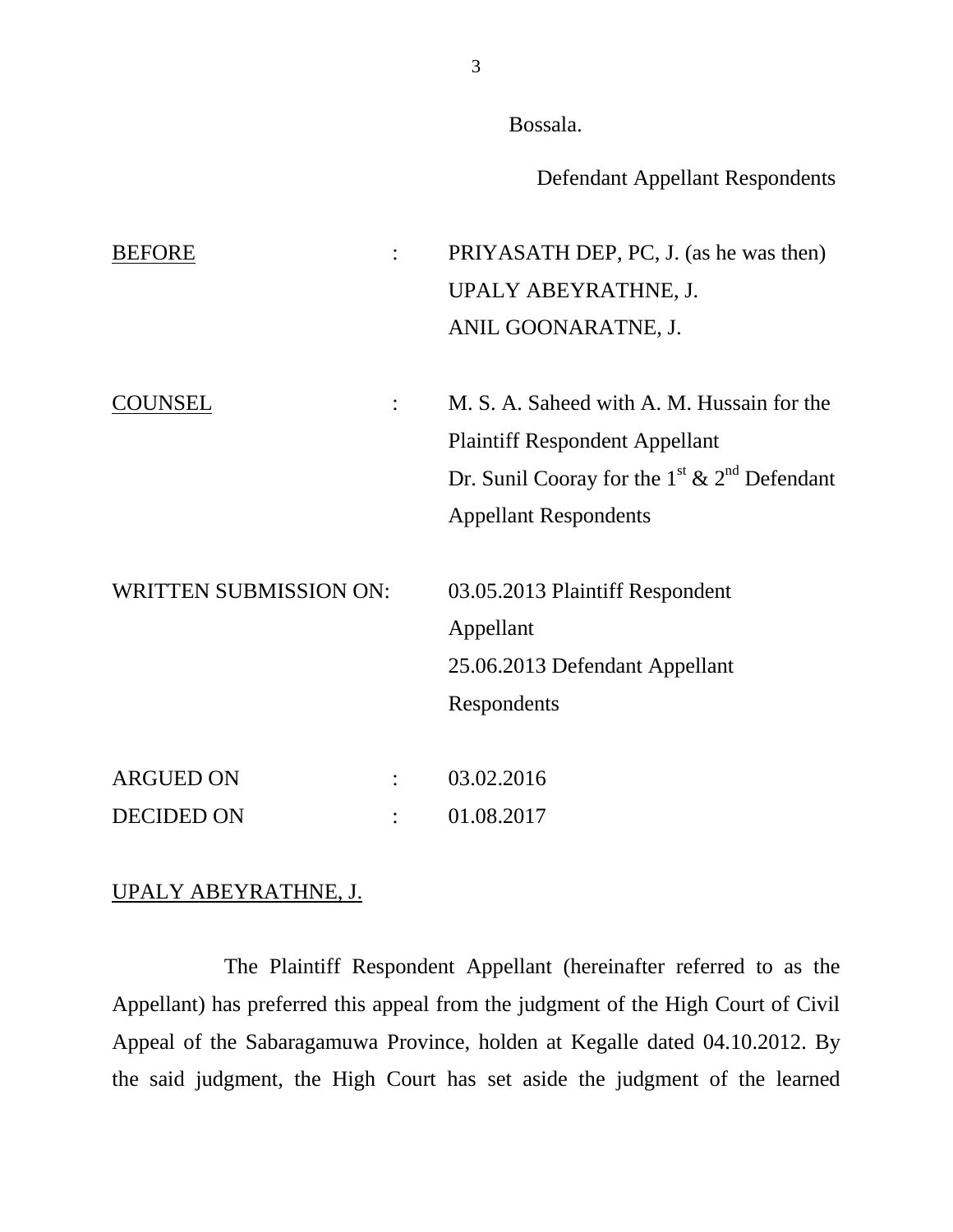Additional District Judge of Kegalle dated 29.08.2011, which was delivered in favour of the Plaintiff Appellant.

When the matter was supported for leave to appeal, this court has granted leave on the following questions of law raised by the Appellant and the Respondents respectively:

- 1. Whether the Civil Appellate High Court erred in law in holding that the  $1<sup>st</sup>$  Defendant was a co-owner of the subject matter of the Action?
- 2. Whether the Plaintiff can maintain this action for the ejectment of the Defendant from an undivided 01 (one) acre out of a land of 07 (seven) acres in extent?

The Appellant has instituted the said action against the  $1<sup>st</sup>$  and  $2<sup>nd</sup>$ Defendant Appellant Respondents (hereinafter referred to as the Respondents) in the said District Court seeking declaration of title to the land described in the schedule to the plaint and ejectment of the Respondents therefrom. The Appellant has averred that her father Bandiya, the predecessor in title to the said land, by deed of gift bearing No 45595 dated 11.06.1984, gifted 01 acre of undivided land and the house standing thereon out of a land in extent of 07 acres subject to the life interest of said Bandiya and his wife. After the death of said Bandiya and his wife the Appellant became the sole owner of said 01 acre and lived there. She separated the land by a fence. On or about 12.05.1987, the Respondent having no title to the said land had forcibly entered in to possession of the said land.

The Respondents have filed their answer denying the averments contained in the plaint and praying for a dismissal of the Appellant's action. They have averred that they were living in the house on the said land permanently and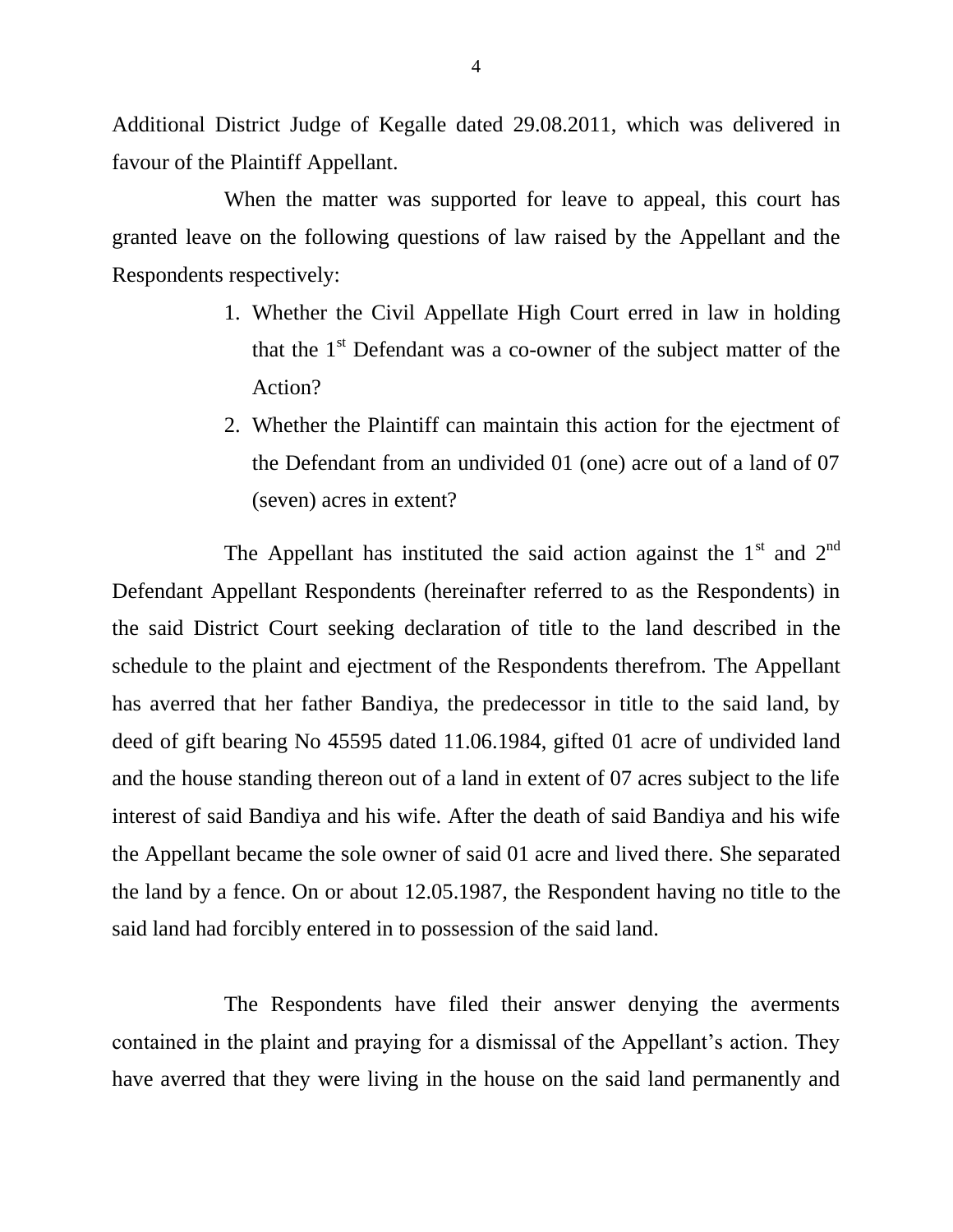the Appellant's said title deed bearing No 45595 was a forged deed. They have further averred that the Appellant, after her marriage, did not live in the house on the said property. However, in their answer, the Respondents have not claimed title on deeds or by inherutance to the said land in dispute.

Prior to the trial of the case an inquiry had been held in to the application for interim injunction sought by the Appellant restraining the Respondents from interfering with the Appellant entering in to the said land in dispute and taking the produce of the said land. Accordingly, an interim injunction had been issued in favour of the Appellant.

The case has proceeded to trial on 19 issues. The Respondents have raised issues No 9 to 17. However, issues they have not challenged the said deed of gift bearing No 45595 in the said issues, which was referred to in their answer as a forged deed. The Appellant and her husband had given evidence at the trial. They had produced documents marked P 1 to P 8 inclusive of the said title deed No 45595 of the Appellant and also their marriage certificate to establish that the Appellant had gone on a binna marriage. The Respondents have not challenged the said binna marriage certificate too. In her evidence, the Appellant has stated that after the said marriage, she was living in her father's house put up on the said land in dispute with her husband. Later, her father gifted the said land to her by the said deed of gift bearing No 45595. Upon the death of her father, said Bandiya, the Respondents came to the said house in order to attend the funeral. After the funeral, she became unconscious very often due to a ghostly influence and therefor she moved to her husband's house situated at Meepitiya on 07.05. 1987 for medical treatment. Hence, she had requested the Respondents to stay in the said house to look after the house during her absence. On 12.05.1987, when she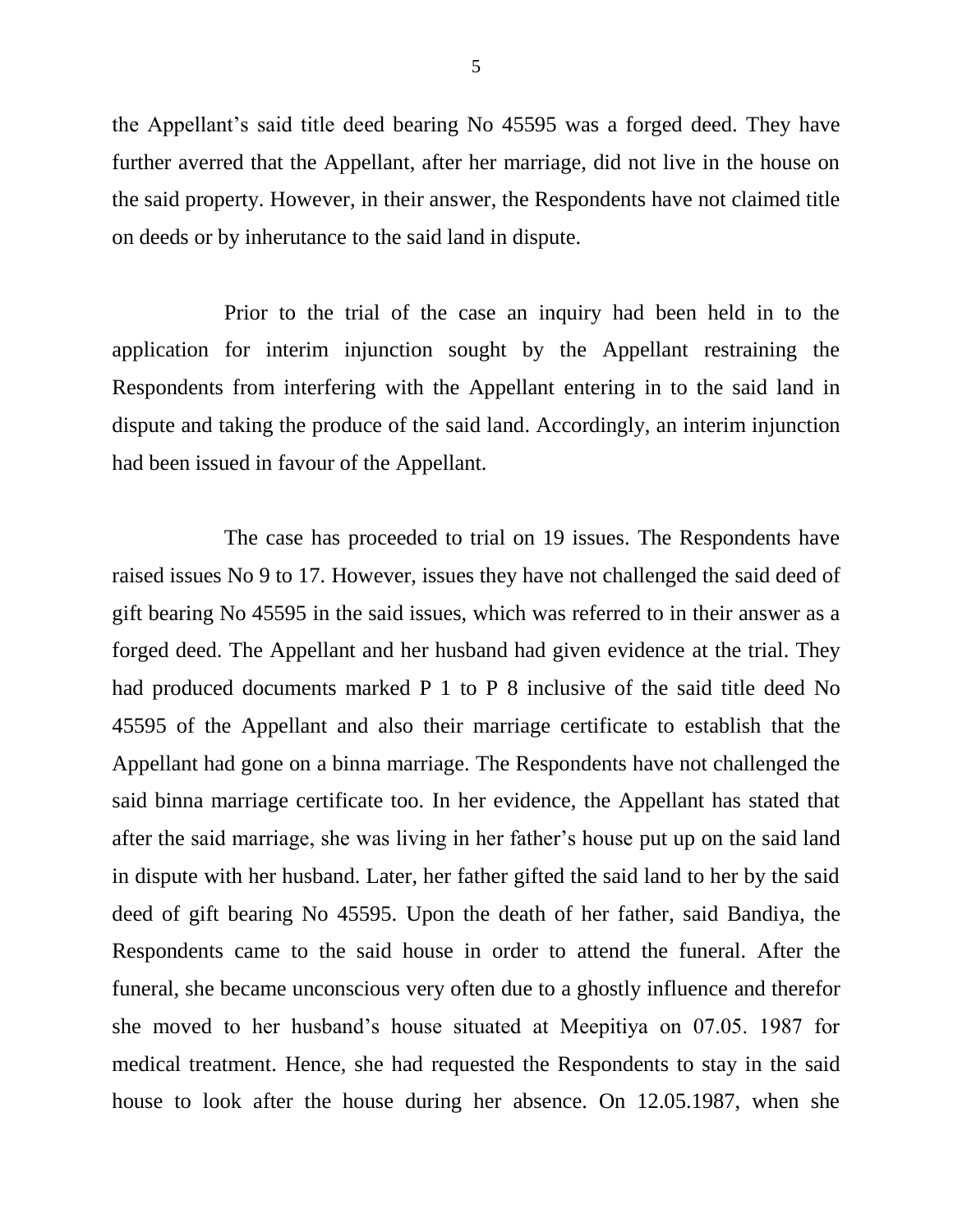returned to her said house subsequent to treatments she was chased out by the Respondents from the said house. Appellant's husband, Gunasinghe too has given evidence.

The Respondents have closed their case leading the evidence of the 1<sup>st</sup> Respondent Malani. They have not produced any documentary proof of the facts alleged by them. In her evidence, the Respondent has admitted that she had gone on a diga marriage whilst the Appellant had gone on a binna marriage. The 1<sup>st</sup> Respondent has further stated that after her marriage, in 1979, she came in to the occupation of the said house and the Appellant was residing at Meepitiya. Whilst taking the said position, the Respondent has admitted the extract of the electoral register produced marked P 8. According to P 8 her residence was at Dampella. She has further admitted that consequent to the death of her father said Bandiya the Appellant fell ill and went to Meepitiya for treatment and returned to the premises in dispute. Although the issue No 17 has been raised on prescriptive title, the  $1<sup>st</sup>$ Respondent has not given evidence on that basis. The  $1<sup>st</sup>$  Respondent whilst admitting her diga marriage has claimed the title of the said property on the basis of her binna marriage. She said that she is living in the said house in dispute with her father and she is entitled to the said property on inheritance.

In this regard, the Respondents should have adduced evidence to prove that the  $1<sup>st</sup>$  Respondent had gone on a binna marriage and thereby she became entitled to her father's property on inheritance according to Kandiyan Law and therefore, she is a co-owner of the said property. However, the  $1<sup>st</sup>$  Respondent has not produced her marriage certificate in her evidence to establish whether her marriage was binna or diga.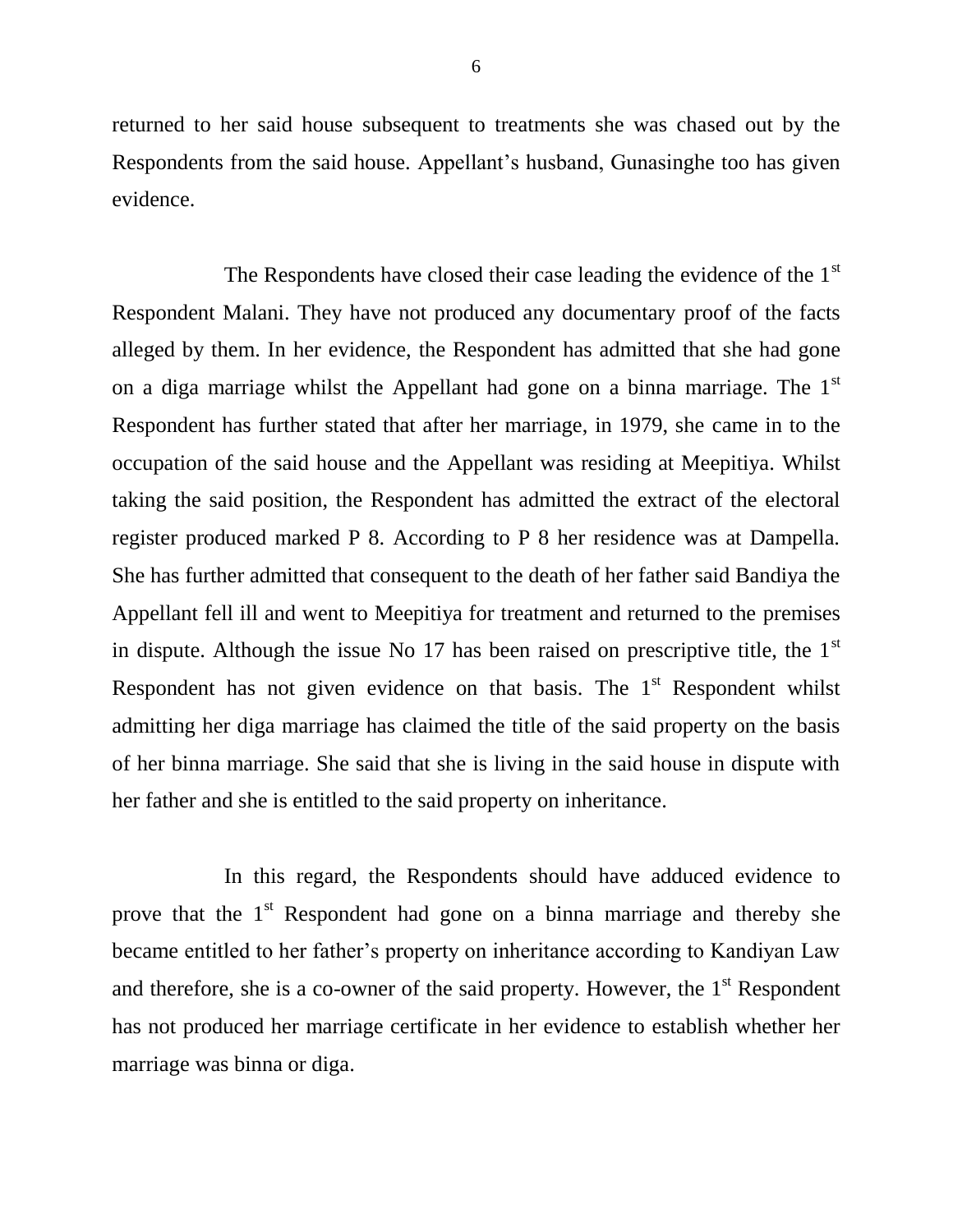It is interesting to note that the  $1<sup>st</sup>$  Respondent, in her evidence has admitted that she went on a diga marriage with Wimalaratne and moved in to occupation of said Wimalaratna's house. However, P 8, the extract of the electoral register indicated that she was residing at Dampella.

On the other hand, the Respondents having led evidence on the said basis have failed to raise issues on the said matters. Whether the 1<sup>st</sup> Respondent has regained binna rights has to be decided on evidence. It is not a pure question of law. Hence such matters should be raised at the trial stage. The Respondents have failed to do so. Therefore, the Respondents are not entitled to raise such matters for the first time in appeal.

In the case of Punchi Menike vs. Appuhamy (1917) 19 N.L.R. 358, De Sampayo J. said: " The point to be kept in view in all cases, I think, is that the essence of a diga marriage is the severance of the daughter from the father's family and her entry into that of the husband, and her consequent forfeiture of any share of the family property ; and the principle underlying the acquisition of binna rights, as I understand it, is that the daughter is re-admitted into the father's family and restored to her natural rights of inheritance. This of course is not a one-sided process; the father's family must intend or at least recognize the result."

Therefore, when there are no issues raised at the trial on the point urged for determination, this court cannot go in to such matters at the appeal stage. In the circumstances, the respondents' possession of the land in dispute has become unlawful. The Appellant, therefore, is entitled to a decree for declaration of title against the Respondents since the Respondents are remaining in the

7